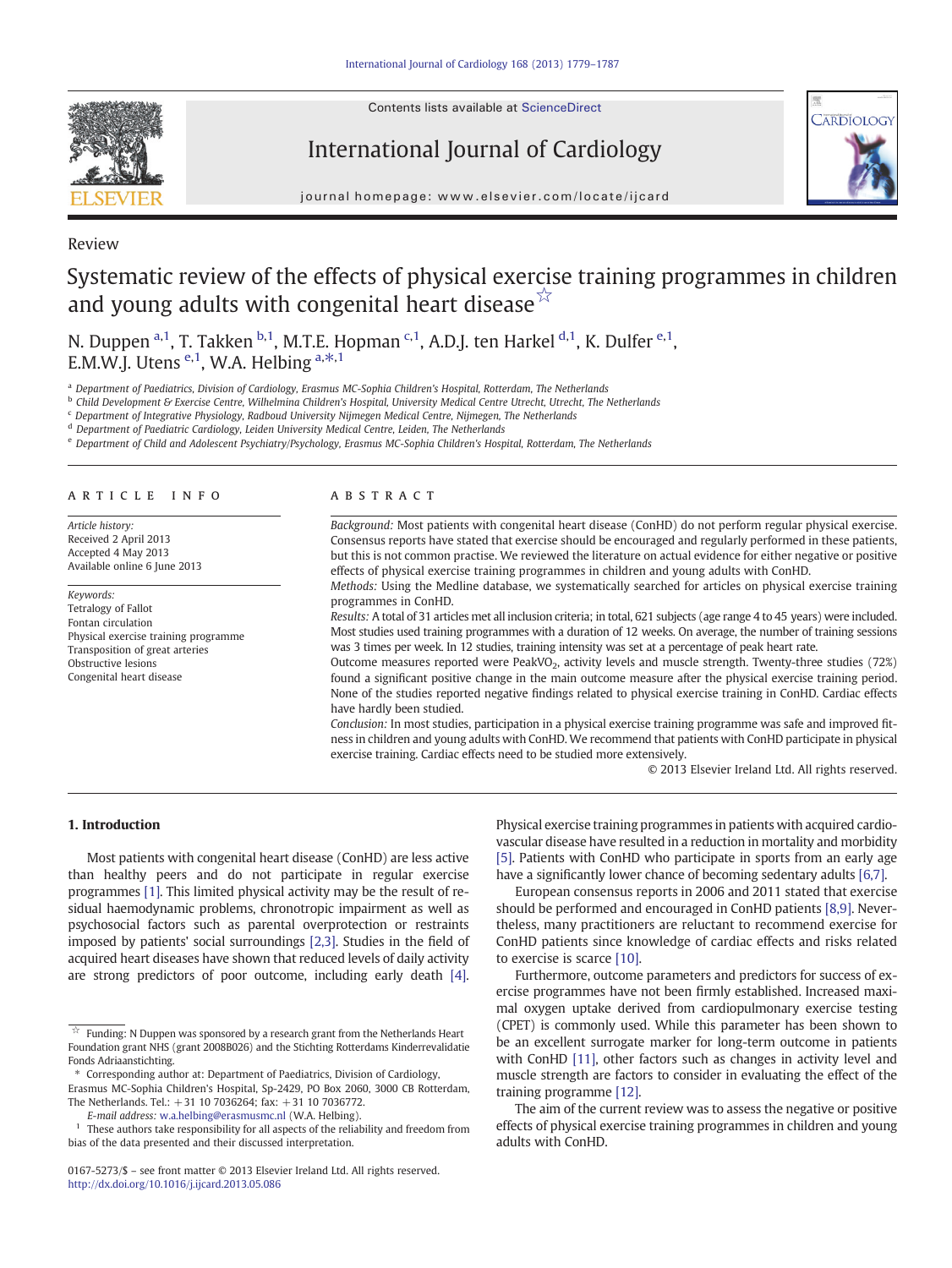<span id="page-1-0"></span>Table 1

Study design.

| Reference                    | Year of<br>publication | Age<br>years<br>range/mean $\pm$ SD | Training<br>group<br>N | Control<br>group<br>N | Drop out<br>pt/controls<br>(% of all<br>participants) | Overall training<br>not participated<br>% | Duration<br>week                | Training/<br>week<br>N<br>(voluntarily) | minutes                          | Time per session Training intensity                       | Training implementation                                        |
|------------------------------|------------------------|-------------------------------------|------------------------|-----------------------|-------------------------------------------------------|-------------------------------------------|---------------------------------|-----------------------------------------|----------------------------------|-----------------------------------------------------------|----------------------------------------------------------------|
| Müller [26]                  | 2012                   | $4 - 6$                             | 14                     | $\bf{0}$              |                                                       |                                           | 12                              | $\overline{1}$                          | 60                               |                                                           | Supervised                                                     |
| Cordina [20]                 | 2012                   | $21 - 41^s$                         | 9                      | $7\ddagger$           | 3/2(31%)                                              | $24 \pm 5%$                               | 20                              | 3                                       | 60                               |                                                           | Supervised                                                     |
| Moalla [27]                  | 2012                   | $12 - 15$                           | 10                     | $8\ddag$              | $\Omega$                                              |                                           | 12                              | $\overline{3}$                          | 60                               | HR at Vth                                                 | Home (HR monitor)                                              |
| Winter [17]                  | 2011                   | $32 \pm 11$                         | 28                     | 26 <sup>‡</sup>       | 4/4(15%)                                              |                                           | 10                              | 3                                       | 42                               | Incremental 60% to<br>90% PeakHR                          | Home (HR monitor; weekly<br>email contact)                     |
| Martinez-Quintana<br>$[21]$  | 2010                   | $18 - 38$                           | $\overline{4}$         | $4^{\ddagger}$        | $\bf{0}$                                              | $\overline{a}$                            | 12                              | 2                                       | $34 +$ resistance<br>training    | 80% PeakHR                                                | Supervised                                                     |
| Dua [28]                     | 2010                   | $32 \pm 11$                         | 61                     | $\bf{0}$              | 11 (18%)                                              | $\overline{a}$                            | 10                              | 5                                       | 5 to 30 min $+$<br>10% each week | Based on METS                                             | Home (twice weekly telephone<br>contact)                       |
| Amaird [22]                  | 2008                   | $15 \pm 1$                          | 13                     | $10^{1}$              |                                                       | $\qquad \qquad -$                         | 8                               | 3                                       | 60                               | DT-level                                                  | Home (HR monitor, checked<br>every week)                       |
| Lichtman [43]                | 2008                   | 28                                  | 1                      | $\bf{0}$              | $\mathbf{0}$                                          | $\bf{0}$                                  |                                 | $\equiv$                                | $\overline{\phantom{a}}$         | RPE driven                                                | Supervised                                                     |
| Singh $[29]$                 | 2007                   | $12\,\pm\,2$                        | 14                     | $15^{\ddagger}$       | $\overline{a}$                                        | $\equiv$                                  | 12                              | 2(2)                                    | 60                               |                                                           | Home and/or supervised                                         |
| McBride [30]                 | 2007                   | $14 \pm 3$                          | 20                     | $\bf{0}$              | $\mathbf{0}$                                          | 17%                                       | Until HTx<br>$(6 \pm 4$ months) | 3                                       | 60                               | HR at Vth and 60%<br>perceived voluntary<br>contraction   | Supervised                                                     |
| Rhodes [15,16]               | 2005-06                | $8 - 16$                            | 19                     | $\boldsymbol{0}$      | 3(16%)                                                | 25%                                       | 12                              | 2(2)                                    | 60                               | HR at Vth                                                 | Home and/or supervised                                         |
| Moalla and<br>Maingourd [23] | 2006                   | $12 - 15$                           | 10                     | $8\ddag$              | $\mathbf{0}$                                          | $\equiv$                                  | 12                              | 3                                       | 60                               | HR at Vth                                                 | Home (HR monitor)                                              |
| Brassard [31]                | 2006                   | $11 - 26$                           | 5                      | $4^{\ddagger}$        | $\overline{\phantom{a}}$                              |                                           | 8                               | 3                                       | $20 - 30$                        | HR at 50-80% PeakVO <sub>2</sub> +<br>resistance training | Home or supervised                                             |
| Moalla and<br>Gautier [18]   | 2005                   | $12 - 16$                           | 9                      | $8^{\ddagger}$        | $\mathbf{0}$                                          | $\equiv$                                  | 12                              | 3                                       | 60                               | HR at Vth-level                                           | Home (HR monitor, checked<br>every week)                       |
| Opocher [32]                 | 2005                   | $6 - 12$                            | 10                     | $\bf{0}$              | $\mathbf{0}$                                          | 9 pt < $10\%$ ;<br>1 pt $>90%$            | 32                              | $\overline{2}$                          | $30 - 45$                        | 50-70% PeakVO <sub>2</sub>                                | Home and supervised (HR monitor,<br>monthly telephone contact) |
| Therrien [19]                | 2003                   | $25 - 45^{\circ}$                   | $9\,$                  | $9^{\ddagger}$        | 0/1(6%)                                               | 20%                                       | 12                              | 3                                       | $30 - 50$                        | $60 - 85%$ PeakVO <sub>2</sub>                            | Home and supervised (diary)                                    |
| Minamisawa [33]              | 2001                   | $19 \pm 4$                          | 16                     | $\bf{0}$              | 5(31%)                                                | $\overline{a}$                            | $8 - 12$                        | $2 - 3$                                 | $25 - 36$                        | HR at 60-80%                                              | Home and/or supervised                                         |
|                              |                        |                                     |                        |                       |                                                       |                                           |                                 |                                         |                                  | PeakHR                                                    | (telephone contact)                                            |
| Fredriksen [24]              | 2000                   | $10 - 16$                           | 55                     | $38^{\ddagger}$       | $36(39%)^*$                                           | $\overline{\phantom{0}}$                  | $2$ or $20^{**}\,$              | $-2$ <sup>***</sup>                     |                                  | 65-80% PeakHR                                             | Supervised (centre or near home)<br>(HR monitor)               |
| Sklansky [34]                | 1994                   | $6 - 16$                            | 13                     | $\bf{0}$              | 2(15%)                                                | $\overline{a}$                            | 8                               | 3                                       | 30                               | 60-70% PeakHR                                             | Supervised                                                     |
| Balfour [35]                 | 1991                   | $17 + 3$                            | 16                     | $\bf{0}$              | 9(56%)                                                | 19%                                       | 12                              | 3(2)                                    | $30 - 40$                        | 70% PeakHR                                                | Home and supervised                                            |
| Calzolari [37]               | 1990                   | $6 - 17$                            | 9                      | $9^{\ddagger}$        | $\Omega$                                              | 10%                                       | 12                              | 3                                       | 60                               | 60-70% PeakHR                                             | Supervised                                                     |
| Tomassoni [36]               | 1990                   | $5 - 15$                            | 12                     | $\bf{0}$              | 4 (33%)                                               | $\overline{a}$                            | 12                              | $2 - 3$                                 | $30 - 60$                        | 60-80% PeakHR                                             | Home and supervised                                            |
| Longmuir $[13,14]$           | 1985-90                | $5 - 14$                            | 29                     | $31^{\ddagger}$       | 2(3%)                                                 | $\qquad \qquad -$                         | At least 6                      | 2(5)                                    | $\overline{a}$                   |                                                           | Home and supervised<br>(biweekly telephone contact)            |
| Peja [25]                    | 1990                   | $8 \pm 4$                           | 20                     | $20^{\ddagger}$       | $\overline{\phantom{a}}$                              | $\overline{\phantom{a}}$                  | 52                              | $2 - 3(-)$                              | $45/-$                           | HR 120-150 b/min                                          | Home and supervised                                            |
| Vaccaro [38]                 | 1987                   | $5 - 12$                            | 5                      | $\mathbf{0}$          |                                                       | $\overline{\phantom{a}}$                  | 12                              | $2 - 3$                                 | $30 - 60$                        | 60-80% PeakHR                                             | Home and supervised                                            |
| Bradley [39]                 | 1985                   | $4 - 13$                            | 11                     | 0                     | 2(18%)                                                | $\equiv$                                  | 12                              | $2 - 3$                                 | $25 - 60$                        | 60-80% PeakHR                                             | Home and supervised                                            |
| Ruttenberg [40]              | 1983                   | $7 - 18$                            | 24                     | $26^{\dagger}$        | 12/17 (58%)                                           | $\overline{\phantom{0}}$                  | 9                               | 3                                       | $5 - 30$                         | 65-75% PeakHR                                             | Supervised                                                     |
| Mathews [41]                 | 1983                   | $12 - 20$                           | 7                      | 7 <sup>†</sup>        | 3/3(43%)                                              | 18%                                       | 52                              | 3                                       | 50                               | 75-80% PeakHR                                             | Supervised                                                     |
| Goldberg [42]                | 1981                   | $14 \pm 3$                          | 26                     | $\Omega$              | $\Omega$                                              | 31%                                       | 6                               | $3 - 4$                                 | 45                               | 50-70% PeakWL                                             | Home (diary and weekly<br>telephone contact)                   |

HR: heart rate; Vth: ventilatory threshold; METS: metabolic equivalent taks; DT: dyspnea threshold; RPE: rating perceived exertion; HTx: heart transplantation; PeakVO2: ventilatory oxygen peak; b/min: beats per minute and workload peak.

‡ Control group consists of subjects with <sup>a</sup> ConHD who do not train.

† Control group consists of healthy subjects who do train.

⁎ 38 patients were excluded after enrolment, it is not mentioned in which group they participated.

\*\* 2 weeks training in rehabilitation centre or 20 weeks training in a home based centre.

\*\*\* Training per week not mentioned in rehabilitation centre based study.

<sup>\$</sup> Article defines age per category: Cordina: training group 31  $\pm$  10, control group 33  $\pm$  2; and Therrien: training group 35  $\pm$  10, control group 33  $\pm$  7. Rehabilitation programme starts in hospital after surgery; period is not defined; after discharge the programme continues for 6 weeks at home.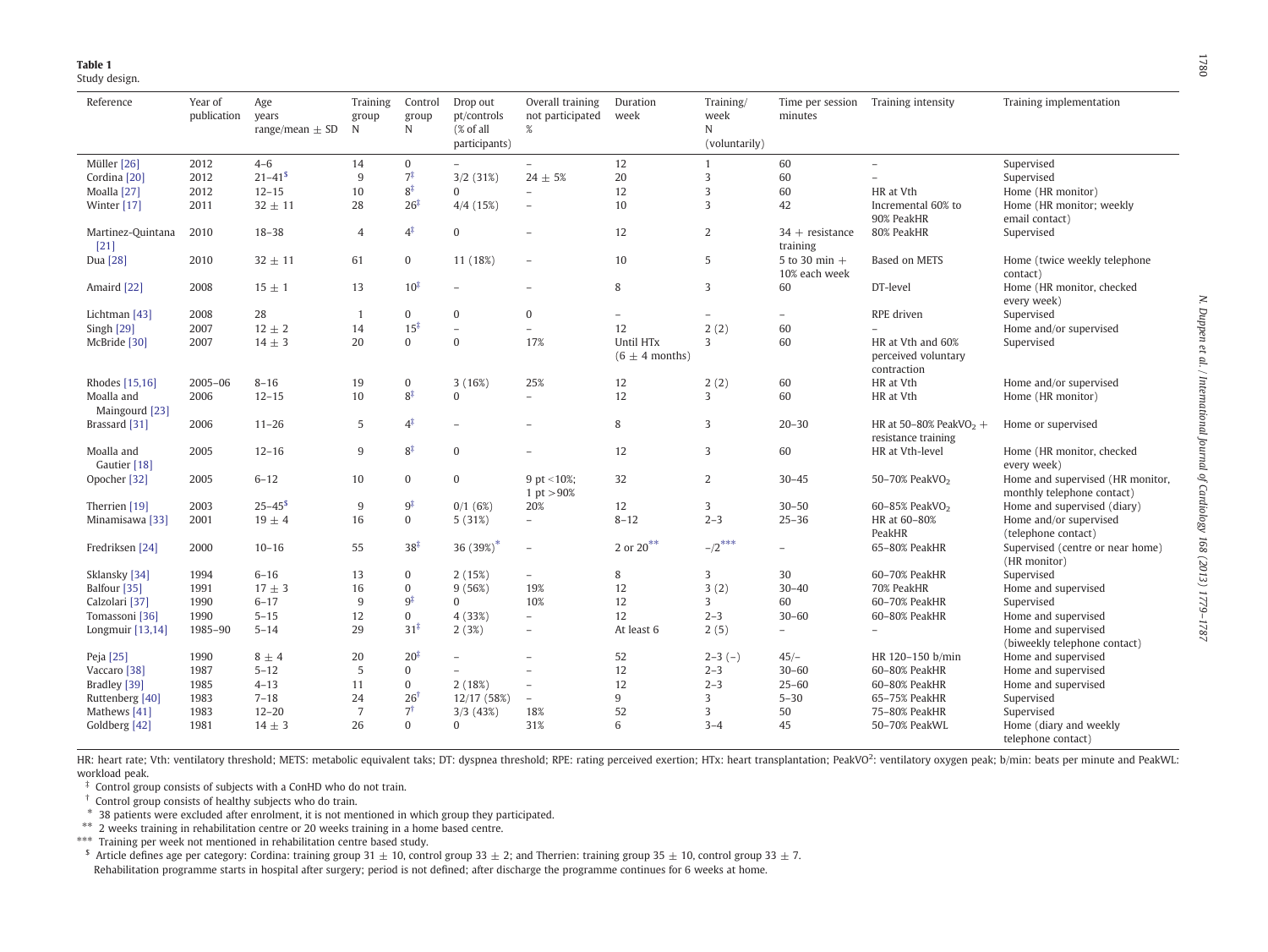<span id="page-2-0"></span>

Fig. 1. Number of participants per study, if applicable; summarised per group. Ordered by year of publication, the oldest publication is placed last.

#### 2. Methods

The Medline database was used to search for articles published between 1960 and December 2012 regarding physical exercise in congenital heart disease. The first search term used was: training OR cardiac rehabilitation OR aerobic training OR exercise performance OR exercise training OR rehabilitation OR physical exercise OR physical training OR exercise rehabilitation OR exercise programme OR aerobic exercise training OR exercise. The second search term, which could be either in the title or the abstract, was: congenital heart disease, OR congenital heart diseases. The search was performed by one of the authors (ND).

The abstracts of relevant articles were screened on the basis of the following criteria: the study population or part of the study population had to have a diagnosed congenital heart disease and intervention had to consist of any type of exercise. If the data in the abstract met the inclusion criteria, the full-text paper was studied. Further reference lists of articles were checked to retrieve articles that met the inclusion criteria but were not registered in Medline.

The following data were extracted: study design, the nature of ConHD, the nature of any surgery performed; participants' gender, age and age range; the size of the study population and of any control group; the number of drop outs; the type of exercise; the number of training sessions, their duration and locations (home or supervised at an allocated centre); and percentage of training sessions which were not performed. The result sections were studied and all results relevant to the training intervention were extracted and interpreted. Results were categorised in adverse events, short-term effects on the heart, on exercise capacity, on muscle strength and activity levels, and on long-term effects on exercise capacity.

#### 3. Results

The initial search strategy on exercise training produced 191 articles. A total of 31 articles met all inclusion criteria. In these 31 articles 29 study populations were described, of 2 of these populations the short-term and long-term effects were reported in separate articles

#### Table 2

Distribution of types of congenital heart disease in the populations in the studies included.

| Reference                 | ToF            | Fontan         | <b>TGA</b>     | Left obstructive lesions | Right obstructive lesions | L-R shunts     | Other          | <b>TOTAL</b>   |
|---------------------------|----------------|----------------|----------------|--------------------------|---------------------------|----------------|----------------|----------------|
|                           | (n)            | (n)            | (n)            | (n)                      | (n)                       | (n)            | (n)            |                |
| Müller [26]               | $\overline{2}$ | $\mathbf{1}$   | $\mathbf{1}$   | $\overline{4}$           | 3                         | 3              |                | 14             |
| Cordina [20]              |                | 11             |                |                          |                           |                |                | 11             |
| Moalla [27]               | 5              | $\overline{4}$ | 5              |                          |                           | $\overline{4}$ |                | 18             |
| Winter [17]               |                | 54             |                |                          |                           |                |                | 54             |
| Martinez-Quintana [21]    |                | $4^*$          | $2^*$          |                          |                           | $1^*$          |                | $\overline{7}$ |
| Dua [28]                  | 8              | $\overline{4}$ | $\sqrt{5}$     | 10                       | 3                         | $\overline{7}$ | 13             | 50             |
| Amiard [22]               | 5              |                | 5              |                          |                           | 5              | 8              | 23             |
| Lichtman [43]             |                | $\mathbf{1}$   |                |                          |                           |                |                | $\mathbf{1}$   |
| Singh $[29]$              |                | 11             |                |                          |                           |                | 3              | 14             |
| Mcbride [30]              |                | $\overline{4}$ |                |                          |                           |                | 16             | 20             |
| Rhodes [15,16]            |                | 11             | $\mathbf{1}$   |                          | 2                         | 1              | $\mathbf{1}$   | 16             |
| Moalla and Maingourd [23] | 5              | $\overline{4}$ | 5              |                          |                           | $\overline{4}$ |                | 18             |
| Brassard [31]             |                | $\overline{7}$ |                |                          |                           |                |                | $\overline{7}$ |
| Moalla and Gautier [18]   | 4              | $\overline{4}$ | $\overline{7}$ |                          |                           | $\overline{2}$ |                | 17             |
| Opocher <sup>[32]</sup>   |                | 10             |                |                          |                           |                |                | 10             |
| Therrien [19]             | 17             |                |                |                          |                           |                |                | 17             |
| Minamisawa [33]           |                | 16             |                |                          |                           |                |                | 16             |
| Fredriksen [24]           | 16             | 17             | 6              | 20                       | 9                         | 16             | $9\,$          | 93             |
| Sklansky [34]             | 11             |                |                |                          |                           |                |                | 11             |
| Balfour [35]              |                | $\overline{2}$ |                | 3                        | $\mathbf{1}$              | $\overline{2}$ | $\overline{7}$ | 16             |
| Calzolari [37]            | 9              |                |                |                          |                           |                |                | $9\,$          |
| Tomassoni [36]            | $\overline{2}$ | $\overline{2}$ | 3              |                          |                           |                | $\mathbf{1}$   | 8              |
| Longmuir [13,14]          | 3              |                |                | 19                       | 1                         | 25             | 12             | 60             |
| Peja [25]                 | 5              |                |                | $\overline{7}$           | 3                         | 25             |                | 40             |
| Vaccaro [38]              |                |                | 5              |                          |                           |                |                | 5              |
| Bradley [39]              | 4              |                | 5              |                          |                           |                |                | $9\,$          |
| Ruttenberg [40]           | $10\,$         | $\overline{2}$ | 3              | 9                        |                           |                |                | 24             |
| Mathews [41]              | 3              |                |                | $\overline{2}$           | $\mathbf{1}$              |                | $\mathbf{1}$   | $\overline{7}$ |
| Goldberg [42]             | 16             |                |                |                          |                           | 10             |                | 26             |
| <b>TOTAL</b>              | 126            | 169            | 53             | 74                       | 23                        | 105            | 71             | 621            |

ToF: tetralogy of Fallot; TGA: transposition of the great arteries; L–R shunts: left to right shunts; and Prim HT: primary pulmonary hypertension.

Only the patients which completed the study are presented.

⁎ Pulmonary hypertension present.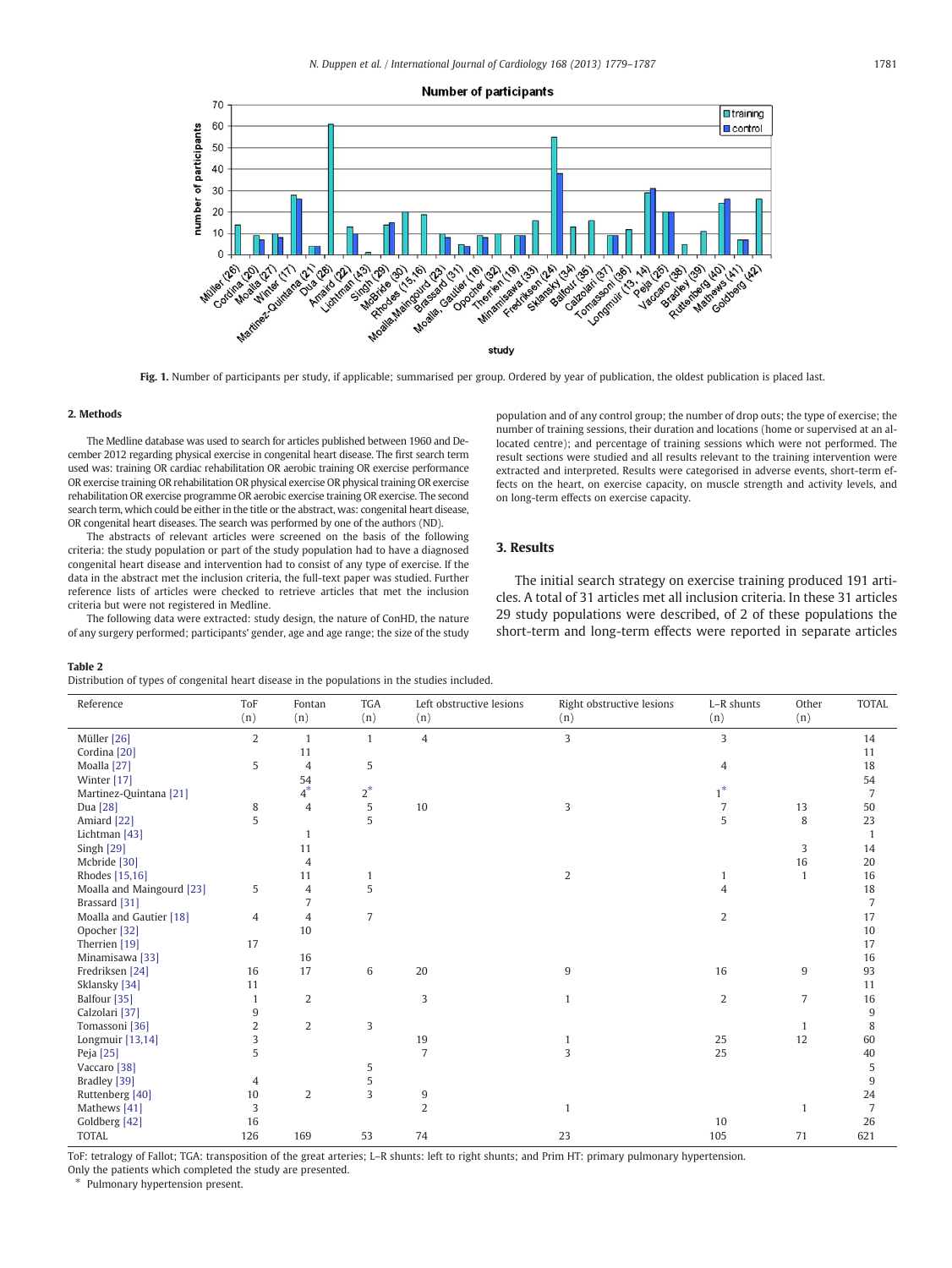#### <span id="page-3-0"></span>Table 3Outcome regarding cardiac status, adverse outcomes and parameters of reported training programmes.

| Reference                        | Test method cardiac status                                  | Cardiac status and/or adverse outcome                                                                                                                                                                                                                                  | Test method outcome parameter                                                                                                                  | Outcome                                                                                                                                                                                                                                                                                                                                                                                                                                                |
|----------------------------------|-------------------------------------------------------------|------------------------------------------------------------------------------------------------------------------------------------------------------------------------------------------------------------------------------------------------------------------------|------------------------------------------------------------------------------------------------------------------------------------------------|--------------------------------------------------------------------------------------------------------------------------------------------------------------------------------------------------------------------------------------------------------------------------------------------------------------------------------------------------------------------------------------------------------------------------------------------------------|
| Müller [26]                      |                                                             |                                                                                                                                                                                                                                                                        | $MOT 4-6$<br>(gives motor quotient)                                                                                                            | Slight increase of motor quotient in whole group; significant increase in<br>subgroup who had a less than normal motor quotient at baseline                                                                                                                                                                                                                                                                                                            |
| Cordina [20]                     | Cardiac MR                                                  | Improvements in cardiac filling and cardiac output; Strength test<br>as well as reduced dependence on respiration for<br>blood return to the heart via IVC<br>One transient ischemic event (not during training);<br>no arrhythmia or other reported<br>cardiac events | CPET, bicycle ramp-protocol,<br>maximal test<br>Total body DXA<br>Calf MRS                                                                     | Strength increased by 43 $\pm$ 7%<br>Significant increase in PeakVO <sub>2</sub> ( $\Delta$ 183 $\pm$ 31 ml/min) in training group;<br>after 12-month detrained period there was a decrease of 0.5 l/min<br>A significant increase of total body lean mass and non-dominant calf lean<br>mass in training group ( $\Delta$ 1.94 $\pm$ 0.52 kg); after 12-month detrained<br>period there was a decrease of 3.2 kg<br>No significant change in calf MRS |
| Moalla [27]                      |                                                             | All tests were well tolerated without major<br>complaints or complication                                                                                                                                                                                              | Isokinetic dynometre<br>(MVC and $T_{\text{lim}}$ )<br>NIRS over vastus lateralis<br>muscle                                                    | MVC and T <sub>lim</sub> significant increased in training group<br>Significant improved use of oxygen and significantly faster reoxygenation<br>in training group<br>Both outcomes are highly correlated ( $r = 0.95$ )                                                                                                                                                                                                                               |
| Winter [17]                      | NT-proBNP                                                   | No significant changes<br>One patient developed ventricular bigeminy<br>in recovery phase of exercise test and was<br>excluded from the study<br>One patient sustained calf injury and<br>discontinued the protocol for 2 weeks                                        | CPET, bicycle ramp-protocol,<br>maximal test<br>QoL (SF-36 and CHD-TAAQOL)                                                                     | Significant increase in PeakVO <sub>2</sub> and a significant improvement of OUES;<br>both in the training group<br>No changes in QoL                                                                                                                                                                                                                                                                                                                  |
| Martinez-Quintana [21] NT-proBNP |                                                             | No significant changes                                                                                                                                                                                                                                                 | 6MWT<br>Pedometer<br>Hand grip strength<br>Isometric strength of the quadriceps<br>QoL (SF-12 $V_2$ )                                          | No significant change in either of the mentioned tests<br>Although no endpoint, a perceived improvement of 1 NYHA class<br>was noted in the training group                                                                                                                                                                                                                                                                                             |
| Dua [28]                         | ECG<br>Echocardiogram                                       | No mention of ECG or echocardiogram<br>outcomes<br>No death or adverse effects                                                                                                                                                                                         | CPET, treadmill standard Bruce<br>protocol, maximal test<br>QoL (PAQ, SF-12, SWLS and<br>$PSPP - scf$<br>Accelerometer (actigraph and caltrac) | Median duration of treadmill exercise time significant increased<br>All questionnaires used to assess QoL showed a significant increase<br>Significant increase of mean moderate-to-vigorous-physical-activity;<br>activity associated energy expenditure increased significantly                                                                                                                                                                      |
| Amiard [22]                      |                                                             | No trail was interrupted for angina, ST<br>depression, arrhythmia or hypertension                                                                                                                                                                                      | CPET, bicycle ramp-protocol,<br>maximal test                                                                                                   | Non-significant improvement in aerobic capacity                                                                                                                                                                                                                                                                                                                                                                                                        |
| Lichtman [43]                    |                                                             | Remained in sinus rhythm                                                                                                                                                                                                                                               | CPET, treadmill modified Bruce<br>protocol, maximal test<br>QoL (SF-36)                                                                        | 15% improvement in duration of treadmill exercise time; 26% increase<br>of PeakVO <sub>2</sub> (ml/kg/min)<br>68% decrease in depression scale (CES-D in SF-36)                                                                                                                                                                                                                                                                                        |
| Singh $[29]$                     |                                                             |                                                                                                                                                                                                                                                                        | CPET, bicycle ramp-protocol, maximal test                                                                                                      | Significant improvement of PeakVO <sub>2</sub> (ml/kg/min) in training group;<br>significant improvement of 1 and 3-min HR recovery in training group;<br>PeakVO <sub>2</sub> and 3-min HR recovery was sustained during 4-10 month follow-up                                                                                                                                                                                                          |
| Mcbride [30]                     | Telemetry during exercise<br>Blood pressure<br>measurements | 2 seizures occurred, neither resulting in<br>termination of the programme<br>No adverse episodes of hypotension or<br>significant arrhythmias occurred                                                                                                                 |                                                                                                                                                |                                                                                                                                                                                                                                                                                                                                                                                                                                                        |
| Rhodes [15,16]                   |                                                             | No rehabilitation-related complication<br>occurred                                                                                                                                                                                                                     | CPET, bicycle ramp-protocol, maximal test                                                                                                      | Significant improvement in PeakVO <sub>2</sub> and Peak Work rate, which is<br>sustained during the follow-up period of $7 \pm 2$ months                                                                                                                                                                                                                                                                                                               |
| Moalla and<br>Maingourd [23]     |                                                             | No major complaint or complication                                                                                                                                                                                                                                     | CPET, bicycle ramp-protocol, maximal test<br>NIRS over respiratory muscles<br>Pulmonary test                                                   | Significant improvement at Vth of VO <sub>2</sub> , workload and HR,<br>not significant at peak<br>Significantly less deoxygenation in respiratory muscle indicating                                                                                                                                                                                                                                                                                   |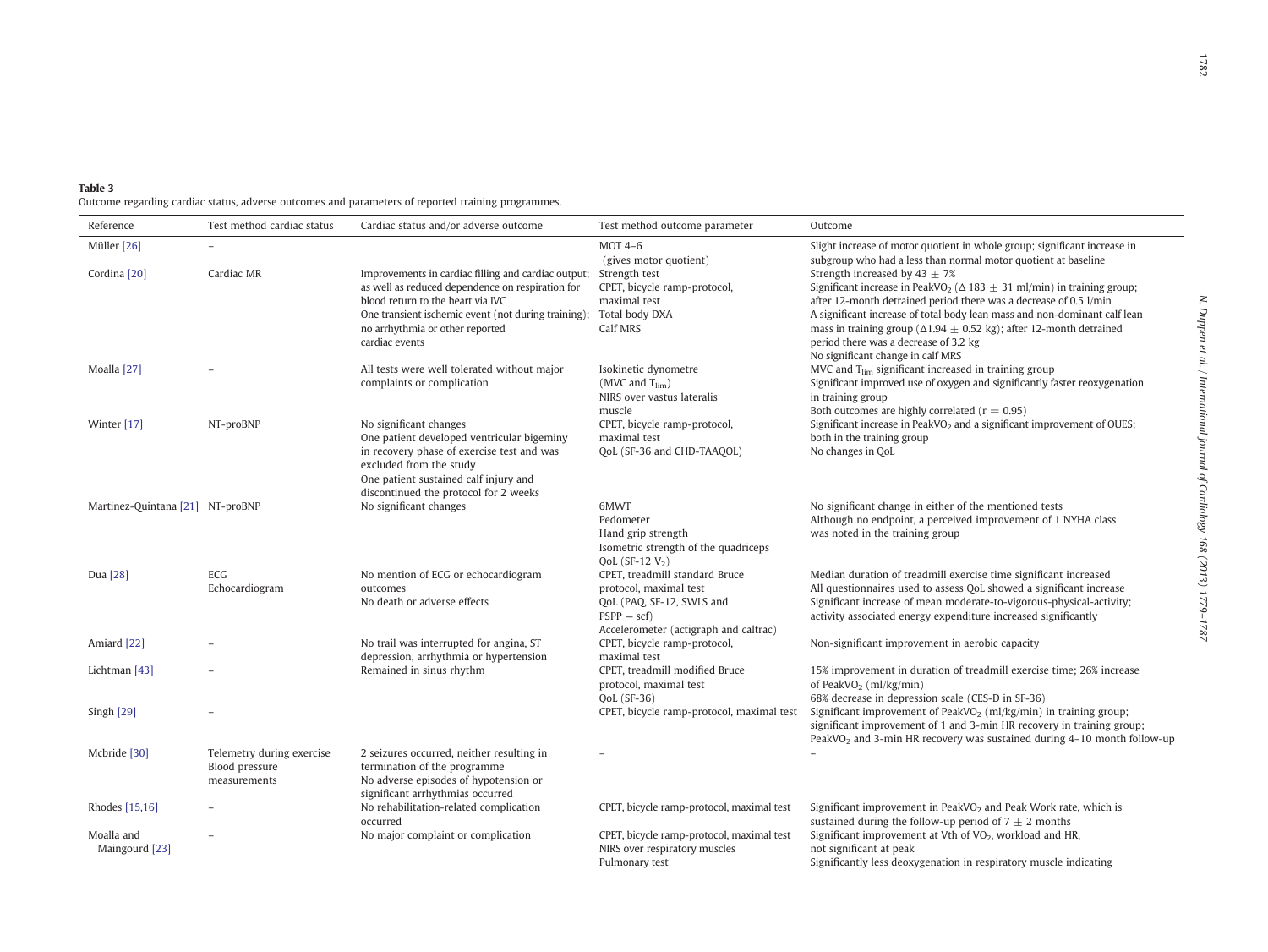| Brassard [31]        |                                                 |                                                                                   | CPET, bicycle ramp-protocol, maximal test                                                 | improvement of tissue oxygenation<br>No significant changes in pulmonary test<br>No change in PeakVO <sub>2</sub>                                                          |
|----------------------|-------------------------------------------------|-----------------------------------------------------------------------------------|-------------------------------------------------------------------------------------------|----------------------------------------------------------------------------------------------------------------------------------------------------------------------------|
|                      |                                                 |                                                                                   | Neuromuscular functioning                                                                 | Non-significant positive influence on neuromuscular function                                                                                                               |
| Moalla and Gautier   |                                                 | No symptoms or clinical complications                                             | 6MWT                                                                                      | Significant improvement of walking distance in 6MWT                                                                                                                        |
| [18]<br>Opocher [32] |                                                 | occurred                                                                          | CPET, bicycle ramp-protocol, maximal test<br>CPET, treadmill Bruce protocol, maximal test | Non-significant improvement of PeakVO <sub>2</sub> and PeakWL<br>Significant improvement of METs' ratio, and PeakVO <sub>2</sub> after exclusion                           |
|                      |                                                 |                                                                                   |                                                                                           | of non compliant subject                                                                                                                                                   |
| Therrien [19]        |                                                 | No death or morbid events<br>Occasional premature ventricular and<br>atrial beats | CPET, bicycle ramp-protocol, maximal test                                                 | Significant improvement of PeakVO <sub>2</sub>                                                                                                                             |
| Minamisawa [33]      |                                                 | No adverse cardiovascular events occurred                                         | CPET, bicycle ramp-protocol, maximal test                                                 | Significant improvement of PeakVO <sub>2</sub> , PeakWL and exercise time                                                                                                  |
| Fredriksen [24]      |                                                 |                                                                                   | CPET, treadmill Oslo protocol, maximal test                                               | Both (training and control) groups had significant increase in PeakVO <sub>2</sub> ,                                                                                       |
|                      |                                                 |                                                                                   | Activity monitor<br>QoL (YSR and CBC)                                                     | but not significant increase in training group corrected for weight<br>Significant increase in activity in training group<br>Marked increased social effect in both groups |
| Sklansky [34]        | Echocardiography                                | No significant echocardiac changes                                                | CPET, treadmill Bruce protocol, maximal test                                              | Significant improvement of treadmill time; significant decrease of                                                                                                         |
|                      | 24 h ECG                                        | No significant changes in 24 h ECG<br>registration                                | Single-stage submaximal exercise protocol                                                 | submaximal HR and VO <sub>2</sub> , indicating an improved exercise economy<br>No significant training effect in submaximal exercise test                                  |
| Balfour [35]         | had a telemetry for 3 sessions                  | Patients at risk of dysrhythmias No mention of telemetry results                  | CPET, treadmill Bruce protocol, maximal test                                              | Significant improvement of exercise time and PeakVO <sub>2</sub>                                                                                                           |
| Calzolari [37]       |                                                 |                                                                                   | CPET, bicycle James-protocol, maximal test                                                | Non-significant improvement in exercise time and PeakWL                                                                                                                    |
|                      |                                                 |                                                                                   | Submaximal exercise; treadmill                                                            | Significant improvement of treadmill time at the submaximal<br>exercise test                                                                                               |
| Tomassoni [36]       | Single lead-ECG during<br>each training session | No significant change ST depression                                               | CPET, treadmill modified Bruce protocol,<br>maximal test                                  | Significant improvement of exercise time and cardiac output                                                                                                                |
| Longmuir $[13,14]$   |                                                 |                                                                                   | 7 tests to assess cardiovascular endurance,                                               | Significant improvement in the area of cardiovascular endurance in the                                                                                                     |
|                      |                                                 |                                                                                   | strength, flexibility and coordination<br>(based on the Canada Fitness Award test)        | compliant sport group; maintenance of the improvement during follow-up<br>Significant improvement in the area of strength, flexibility and coordination                    |
|                      |                                                 |                                                                                   |                                                                                           | in the compliant sport group; maintenance of the improvement during<br>follow-up                                                                                           |
| Peja [25]            |                                                 |                                                                                   | CPET; bicycle, submaximal test                                                            | Significant improvement in physical working capacity at HR 170 b/min                                                                                                       |
| Vaccaro [38]         | ECG at each training session                    | No significant change ST depression                                               | CPET, treadmill maximal test                                                              | Increase in PeakVO <sub>2</sub> and treadmill time                                                                                                                         |
| Bradley [39]         | Single lead-ECG during<br>each training session | No complications                                                                  | CPET, treadmill modified Bruce protocol,<br>maximal test                                  | Significant improvement of treadmill time and PeakVO <sub>2</sub>                                                                                                          |
| Ruttenberg [40]      |                                                 |                                                                                   | CPET, treadmill Bruce protocol, maximal test                                              | Significant improvement of PeakVO <sub>2</sub> and PeakWL in the group of left                                                                                             |
|                      |                                                 |                                                                                   |                                                                                           | obstructive lesions; significant improvement of PeakWL in the                                                                                                              |
|                      |                                                 |                                                                                   |                                                                                           | TGA group                                                                                                                                                                  |
| Mathews [41]         |                                                 | One patient with known ventricular<br>arrhythmia died during eating               | CPET, treadmill Balke protocol, maximal test<br>7 psychologic evaluations                 | Three of the 4 subjects increased to normal values of PeakVO <sub>2</sub><br>Overall psychologic improvement                                                               |
|                      |                                                 |                                                                                   | Lipid analysis                                                                            | Reduction in serum cholesterol                                                                                                                                             |
| Goldberg [42]        |                                                 |                                                                                   | CPET; bicycle, maximal test                                                               | Significant increase in PeakWL                                                                                                                                             |
|                      |                                                 |                                                                                   |                                                                                           | Significant decrease of submaximal HR and $VO2$ , indicating an improved                                                                                                   |
|                      |                                                 |                                                                                   |                                                                                           | exercise economy                                                                                                                                                           |

MOT: motor developmental test; MR; magnetic resonance; IVC; inferior vena cava; CPET; cardiopulmonary exercise test; DXA; dual-energy X ray; MRS; muscle phosphorus spectroscopy; MVC; maximal voluntary contraction; T<sub>im</sub>; t exhaustion (limit time); NIRS: near-infrared spectroscopy; OUES: oxygen uptake efficiency slope; QoL: quality of life; 6MWT: six minute walk test; NYHA: New York Heart Association; SF-36: short form 36 health survey; PAQ: activity (self-efficacy) questionnaire; SWLS: satisfaction with life scale; PSPP - scf: physical self-perception profile - short clinical form; CES-D: Centre for Epidemiologic Studies depression scale; YSR: youth self repo behaviour checklist.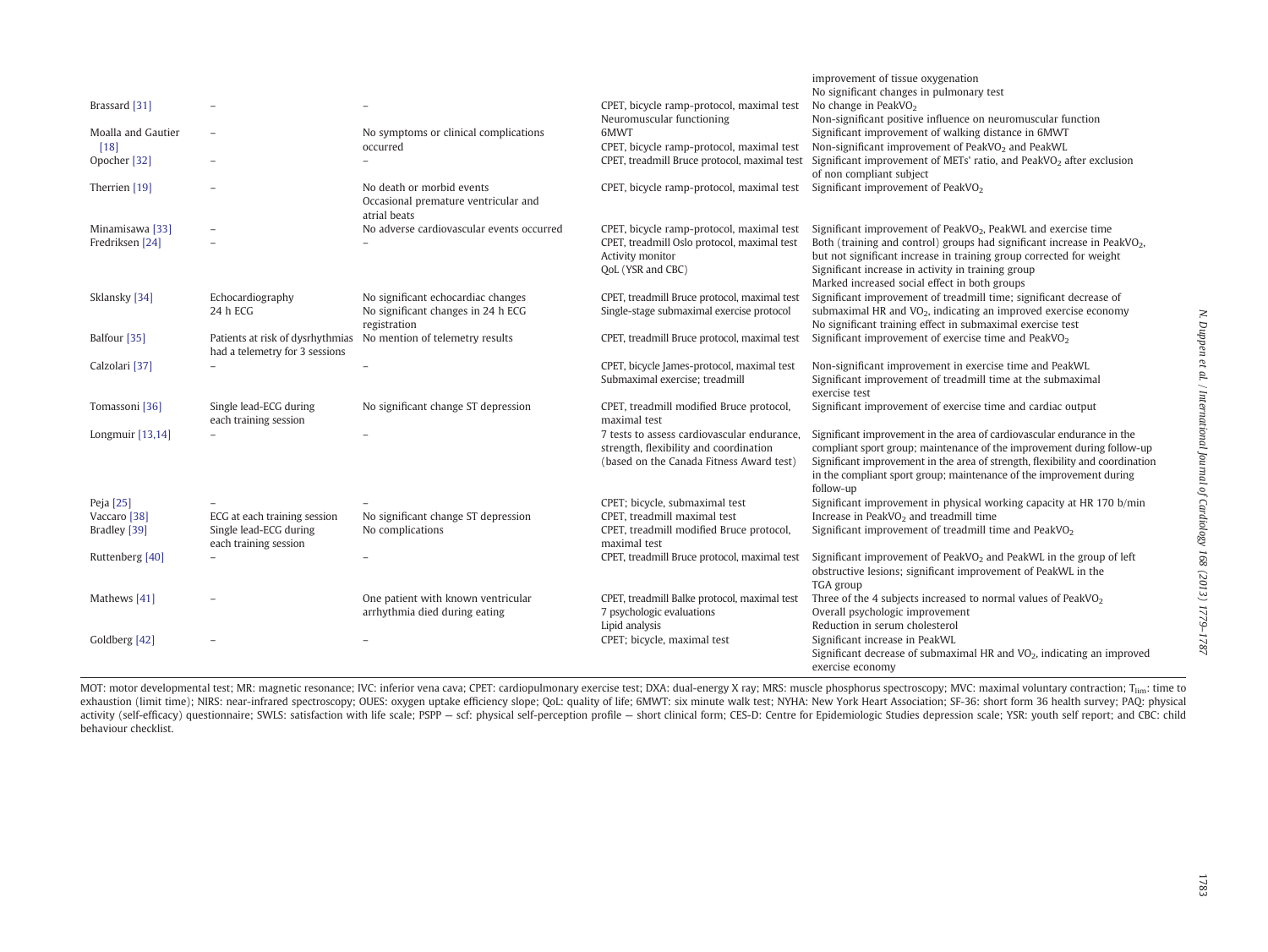[13–[16\]](#page-8-0). In this review the 29 study populations are described and analysed.

#### 4. Study design and patient population

The study population and design of the included studies are described in [Table 1](#page-1-0). A randomised study design was used 3 times [17–[19\],](#page-8-0) a cohort with a control group design 7 times [\[14,20](#page-8-0)–25], a cohort study design 18 times [\[15,26](#page-8-0)–42] and one study was a case report [\[43\]](#page-8-0). The age of the subjects in the study ranged from 4 to 45 years. Children were studied in 19 articles [\[13,15,16,18,22,24,25,27,29,30,](#page-8-0) 32,34,36–[40,42,44,45\]](#page-8-0), 4 studies included children and young adults [\[33,35,41,46\]](#page-8-0) and 6 studies included only adults [17,19-[21,28,43\]](#page-8-0).

The number of participants is shown in [Fig. 1.](#page-2-0) The number of participants in the training group ranged from 1 to 55, with a median of 12. In 14 studies a matched control group of equal size was used [14,17–[25,27,29,37,46\].](#page-8-0) Two studies included a control group of healthy volunteers, who participated in the same training programme [\[40,41\]](#page-8-0). Fredriksen et al. created a control group of patients who were interested in participating in the study, but did not want to be placed in the intervention group [\[24\].](#page-8-0) Singh et al. and Peja et al. created a control group of patients based on geographic location of the subjects; patients who lived away from the study location formed the control group [\[24\].](#page-8-0)

Twenty-three studies (79% of all studies) reported their drop-out rate [13,16–[21,24,27,28,30,32](#page-8-0)–37,39–43,45]. Nine (39%) of the studies had no drop-out at all [\[18,21,23,27,30,32,37,42,43\].](#page-8-0) Overall a median drop-out rate of 2 patients (6%) and a range of 0 to 36 participants were noted. The mean percentage of overall training participation, which was reported by 10 studies, was 82% (range 69–100%) [\[16,19,20,30,32,35,37,41](#page-8-0)–43]. An attendance rate of 100% was only reported by Lichtman et al. [\[43\]](#page-8-0).

The reported duration of the training programmes varied between 6 and 52 weeks. Most studies used training programmes with a duration of 12 weeks ( $n = 13$  studies) [\[16,18,19,21,26,27,29,35](#page-8-0)-39,45].

The number of training sessions reported ranged from 1 session per week up to daily training sessions. On average, the number of training sessions per week was 3 times. Five studies added voluntarily training sessions, consisting of the same aerobic exercise training activities used in the supervised training sessions, which were not registered [\[13,16,25,29,35\].](#page-8-0) Fredriksen et al. used two different training schemes: one home-based training scheme with 2 sessions a week, and one centre-based training scheme, for which the number of sessions was not stated [\[24\].](#page-8-0) Peja et al. divided their participants into groups based on functional status and created a training scheme per group [\[25\]](#page-8-0).

The exercise time per session ranged between 5 and 60 min per session. Nine studies used a range of exercise duration [\[19,32,33,35,](#page-8-0) 36,38–[40,46\]](#page-8-0). Three studies did not state the duration of the sessions [\[14,24,43\]](#page-8-0). In one study time per session was incremental, lasting from 5 to 30 min per session [\[28\]](#page-8-0). One study only specified the duration for a proportion of the participants [\[25\]](#page-8-0).

Training intensity was set at a percentage of peak heart rate in 12 studies, which was between 50 and 90% of peak heart rate (HR) [\[17,21,24,34](#page-8-0)–41,47]. One study had a set range of HR [\[25\]](#page-8-0). The ventilatory threshold level was used as intensity indicator in 5 studies [\[16,18,27,30,45\]](#page-8-0). Three studies used a percentage of PeakVO<sub>2</sub> [\[19,31,](#page-8-0) [32\].](#page-8-0) Dyspnea threshold level was used in one study [\[22\]](#page-8-0); one other study used the rating of perceived exertion [\[43\].](#page-8-0) Peak workload as a guideline for physical exercise training was used in one study [\[42\]](#page-8-0); and one study based intensity on METS [\[28\].](#page-8-0)

Seven studies used a home based physical exercise programme  $[17,18,22,23,27,28,42]$ . All home based studies used a monitoring system (heart rate monitor, email or telephone contact). Training was supervised in 10 studies [\[20,21,24,30,34,37,40,41,43,44\]](#page-8-0). All other studies used a combination of home-based training and supervised training [\[13,16,19,25,29,31](#page-8-0)–33,35,36,38,39].

[Table 2](#page-2-0) provides an overview of the different types of ConHD included in the studies. Patients with known arrhythmias and patients with significant residual obstructive lesions were not included in any of the studies.

Patients with Fontan circulation have been included as univentricular heart patients, regardless of their underlying pathology. Patients with transposition of the great arteries (TGA) corrected with either a Senning or Mustard operation were grouped together.

Ten studies included patients from a single diagnosis category [17,19,20,32–[34,37,38,43,46\];](#page-8-0) 6 included Fontan patients [\[17,20,32,](#page-8-0) [33,43,46\],](#page-8-0) 3 included tetralogy of Fallot patients [\[19,34,37\]](#page-8-0), and 1 included patients with TGA [\[38\]](#page-8-0). In total, 621 subjects were included, 169 (27%) patients with Fontan circulation, 126 (20%) ToF patients, 53 (9%) TGA patients, 74 (12%) with a left obstructive lesion, 23 (4%) with a right obstructive lesion, 105 (17%) with a left to right shunt and 71 (11%) subjects who had a heart defect which did not fit the previous categories.

#### 5. Short-term effects of training programmes

[Table 3](#page-3-0) shows the methods used to assess the effects of the intervention.

#### 5.1. Adverse events

Eighteen studies reported on the occurrence of adverse events. Thirteen did not report any adverse event [\[16,18,22,27,28,30,33,](#page-8-0) [34,36,38,39,43,45\].](#page-8-0) In the other 5, an adverse event occurred [\[17,19,](#page-8-0) [20,30,41\].](#page-8-0) In the study of Mathews, 1 patient with known ventricular arrhythmias died in circumstances not related to exercise [\[41\].](#page-8-0) One patient experienced a transient ischemic attack, 2 patients had seizures [\[30,20\].](#page-8-0) None of these events were related to exercise and/or training sessions. In 1 patient ventricular bigeminy was noted at the baseline ergometry test. This patient was excluded from the study, in concordance with the inclusion criteria [\[17\]](#page-8-0). One study mentioned occasional premature ventricular and atrial beats [\[19\]](#page-8-0). None of these patients were withdrawn from the studies. No one experienced sudden cardiac death during exercise.

#### 5.2. Effects on the heart

Ten of the 29 studies measured the effect of an exercise programme on the heart. One study used cardiac MRI to assess ejection fraction, stroke volume and valvular regurgitation [\[20\],](#page-8-0) 2 studies measured NT-proBNP [\[17,21\]](#page-8-0), all other studies assessed potential ECG-changes as a result of physical exercise training. Improvements in ventricular filling and cardiac output were demonstrated using MRI. NT-proBNP did not change after training. There were no ECG changes due to physical exercise training.

Twenty-two studies found a statistically significant positive effect in their training group after the physical exercise training [13–[20,23](#page-8-0)–29, 32–[40,42\]](#page-8-0). Sixteen studies of those involved only children (in total 19 studies with only children), 2 studies had a population of children and young adults (in total 4 studies with a mixed population) and 4 studies involved only adults (in total 6 studies with only adults).

Seven studies did not show any positive effect in their training group after the physical exercise training [\[21,22,30,38,41,43,46\]](#page-8-0). In the case of the study by McBride et al., the safety of an inpatient physical exercise training programme in paediatric patients awaiting heart transplantation while on inotropic support was the main aim, rather than the effects on fitness [\[30\]](#page-8-0). Six studies concluded that they were inadequate to assess physical exercise training effects, for reasons of small sample size and/or a training period that was too short [\[22,21,31,38,41,43\]](#page-8-0). Three of the studies that did not show any significant effect of the exercise intervention involved only children (from a total of 19 studies with only children) [\[22,30,38\]](#page-8-0), 2 studies had a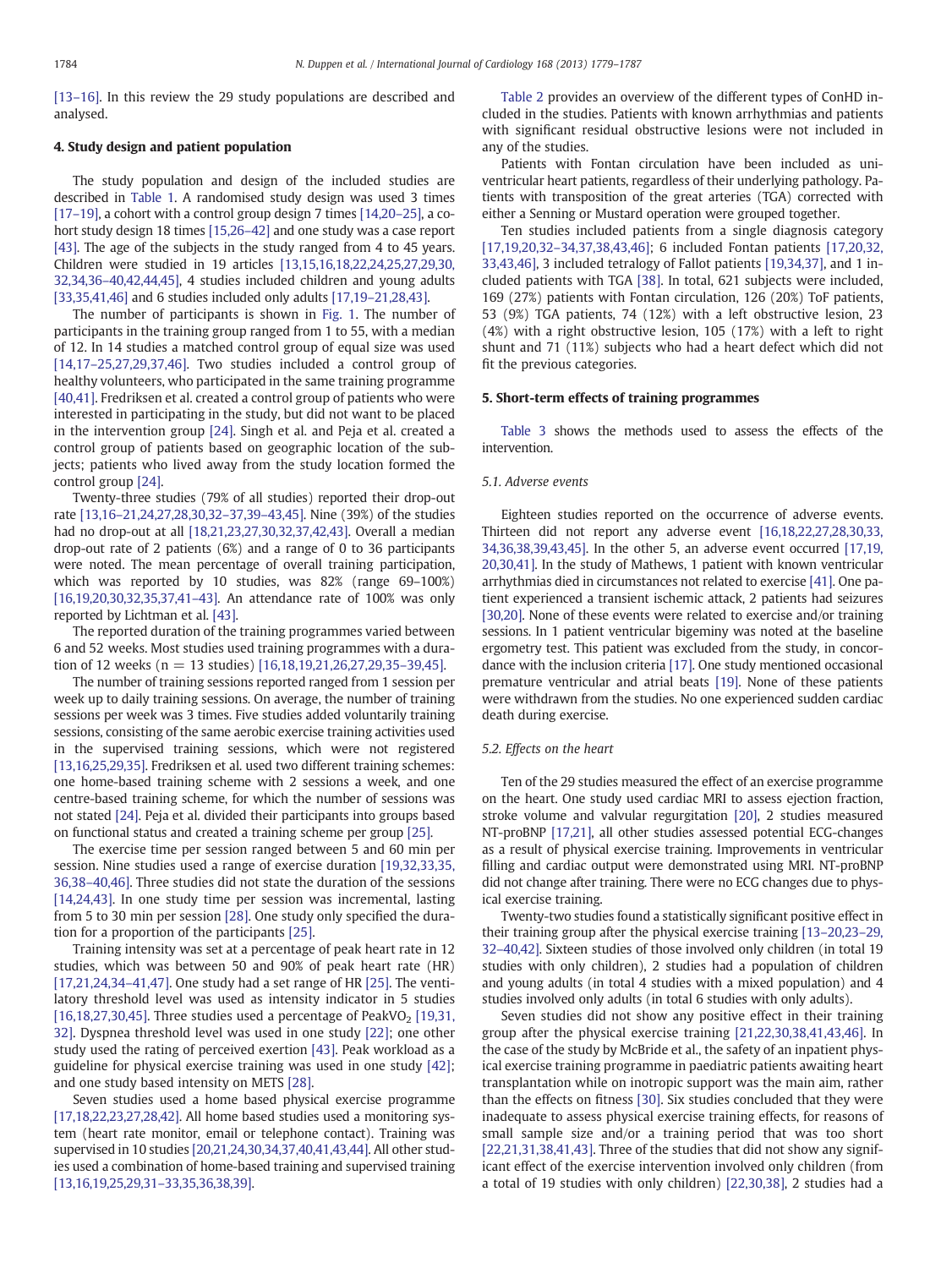mixed population of children and young adults (from a total of 4 studies with a mixed population) [\[31,41\]](#page-8-0) and 2 studies involved only adults (from 6 studies with adults only) [\[21,43\]](#page-8-0).

#### 5.3. Effects on exercise capacity

Twenty-four studies used a maximal exercise test to assess the training effect, either by graded cycle ergometry (13 studies) [15,17–[20,22,23,25,29,31,33,37,42\]](#page-8-0) or by treadmill [\[24,28,32,34](#page-8-0)–36, 38–[41,43\]](#page-8-0). The Bruce protocol, modified or standard was used most frequently. In Fig. 2 the PeakVO<sub>2</sub> changes from those studies are shown. Mean baseline PeakVO<sub>2</sub> was 32.2 ml/kg/min. The mean increase after the training period (for 177 participants) in PeakVO<sub>2</sub> was 2.6 ml/kg/min. Twelve studies showed a statistically significant increase in PeakVO<sub>2</sub> in the training group  $[15,17,19,20,24,29,$ [32,33,35,38](#page-8-0)–40]. Two studies that did not show any significant change at PeakVO<sub>2</sub> showed a significant increase in VO<sub>2</sub> at ventilatory threshold [\[18,23\],](#page-8-0) another two studies reported a significant decrease in sub maximal  $VO<sub>2</sub>$ , indicating improved exercise economy [\[34,41\].](#page-8-0) Three studies did not report any significant increase in either PeakVO<sub>2</sub>, nor in other VO<sub>2</sub> related parameters [\[22,31,43\].](#page-8-0) These 3 studies had a small sample size.

The six minute walk-test was used in 2 studies, once as an addition to the CPET, and once as the only assessment of the training effect [\[18,21\].](#page-8-0) Moalla et al. showed a significant improvement of walking distance  $[18]$  (in concordance with a significant increase in VO<sub>2</sub> at Vth), Martinez-Quintana did not show a significant improvement, as their study population was most likely too small [\[21\].](#page-8-0)

#### 5.4. Effects on muscle strength

Five studies reported on muscle-strength. Three reported a statistically significant increase in strength [\[14,20,27\]](#page-8-0), Muller et al. reported



Fig. 2. Peak  $VO<sub>2</sub>$  values measured before and after the intervention. Closed rounds are the intervention groups, and were applicable; open rounds are the control groups.

an increase in the subset who had a less than normal motor quotient at baseline [\[26\]](#page-8-0) and one reported no change [\[21\]](#page-8-0), most likely due to the small study population.

#### 5.5. Effects on activity level

Two studies measured change in activity level, and both found a significant increase in physical activity after training [\[24,28\].](#page-8-0)

### 6. Long-term effects

Four studies re-assessed the training group after cessation of the training programme. Longmuir et al. retested the training group at 6 months post-training. The improvement in exercise capacity as measured directly after the training programme was sustained [\[13\].](#page-8-0) Rhodes et al. retested their training group after 5 to 9 months. They noted that the exercise function was sustained as well [\[15\].](#page-8-0) Singh et al. retested their training group subjects after 4 to 10 months. They noted a sustained improved 3-min heart rate recovery [\[29\].](#page-8-0) Mathews et al. noted a loss of training effect 6 months post training [\[41\]](#page-8-0).

#### 7. Discussion

The aim of the current review was to assess the negative or positive effects of physical exercise training programmes in children and young adults with ConHD. We found that most studies showed a significant positive effect of physical exercise training.

The majority of studies have been performed in paediatric populations. Sixteen out of the 19 studies in this age group showed a significant improvement of physical parameters. In the adult population 4 out of 6 studies showed the same effect. Four studies used a mixed population of children and adults. Significant improvement of physical parameters was noted in 2 of these studies. Since the success rates in the different age groups were not equal and the number of observations is relatively small we cannot draw firm conclusions on potential age related differences of physical exercise training programmes. Training effects in children with ConHD have been documented best [\[48\].](#page-8-0)

Although some serious adverse events have been reported (in 4 out of 621 patients), from the description of these events it is unlikely that they were related to the exercise programme, or to the patients' underlying condition. None of the studies reported sudden cardiac death. Generally, there is little evidence that physical exercise training as described in the studies included in this review is not safe for patients with ConHD. It should be acknowledged that most studies excluded patients with sustained arrhythmias and severe obstruction to ventricular outflow. These are generally accepted contra-indications to perform physical exercise in patients with ConHD [\[49\]](#page-8-0).

Few studies have examined the direct effects of physical exercise training on the heart or vasculature. Pro-arrhythmic ECG changes have not been observed, suggesting that exercise training does not increase the risk of arrhythmia in patients with ConHD. Only one study used an imaging technique (MRI) to assess cardiac effects and noted an improvement in ejection fraction and stroke volume. This is in line with findings in healthy individuals showing enhanced SV after a period of exercise training [\[50\].](#page-8-0) In patients with acquired heart disease positive cardiac outcomes have been reported. These benefits include improved left ventricular ejection fraction, favourable remodelling of the left ventricle, enhanced endothelial function and augmented regenerative capacity of circulating progenitor cells [\[5,51,52\]](#page-7-0). These effects have not been studied in patients with congenital heart disease in relation to exercise training. The relative lack of data on cardiac effects is remarkable and deserves further attention.

On average, physical exercise training resulted in a mean PeakVO<sub>2</sub> increase of 2.6 ml/kg/min, which is an average increase of  $\pm 8\%$  of PeakVO<sub>2</sub>, This is in line with the effects of exercise training in patients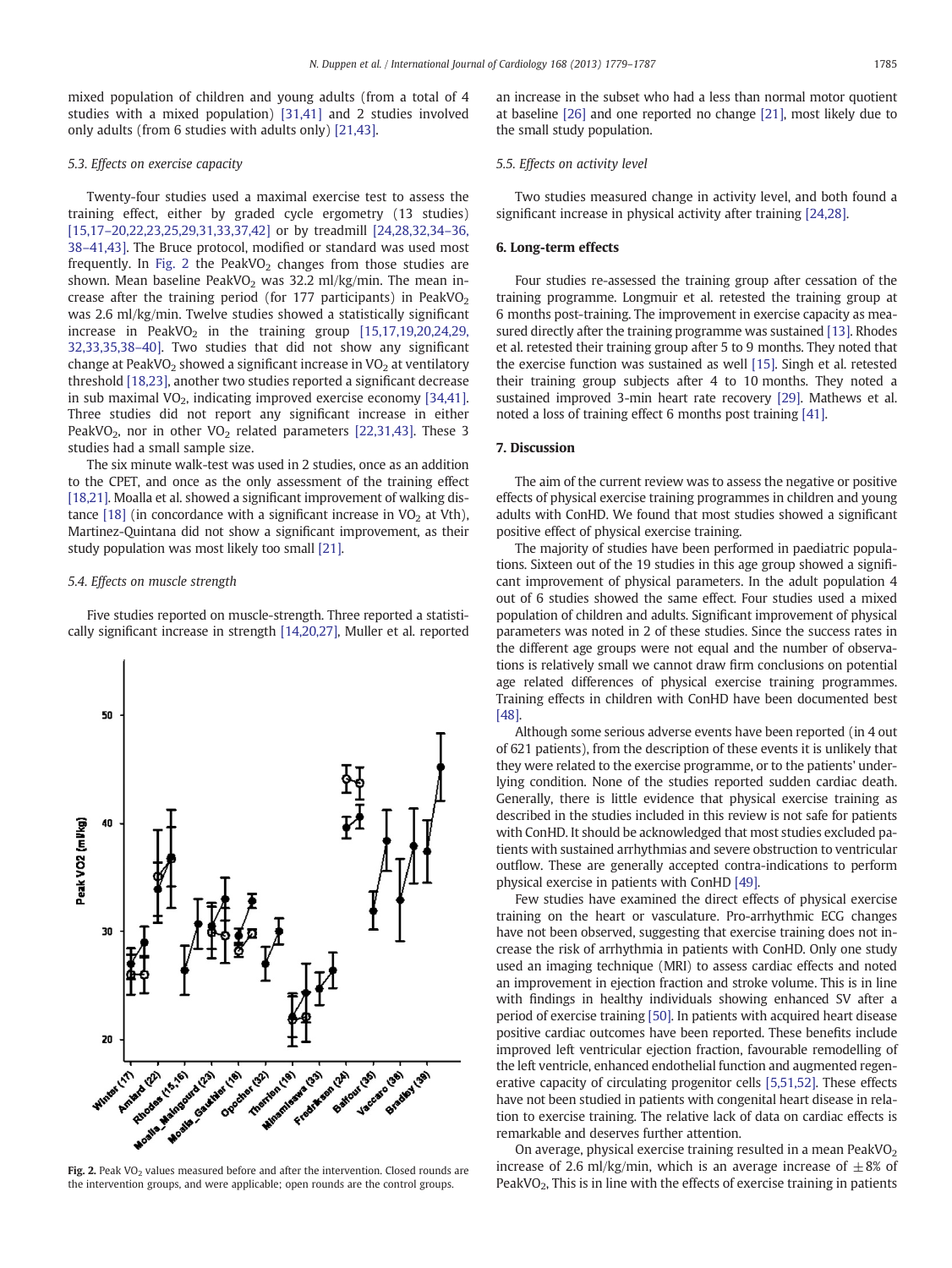<span id="page-7-0"></span>with acquired heart failure [5]. Maximal values are difficult to obtain, especially in the paediatric age group. Submaximal exercise measurements have been assessed in very limited number of studies. In the In the two studies that used the slope of the VE/VCO<sub>2</sub> slope relationship, no significant change was noted [\[17,31\]](#page-8-0). Winter et al. reported the oxygen uptake efficiency slope (OUES), which did not change significantly after training. Three studies reported  $VO<sub>2</sub>$  at ventilatory threshold, and demonstrated a significant increase after physical exercise training [\[15,18,23\]](#page-8-0). This suggests that oxygen delivery and consumption have improved and consequently the threshold for anaerobic metabolism has been shifted upward by exercise training.

Muscle strength was included in five studies that all used different methods. The studies that were not underpowered showed a significant increase in muscle strength [\[14,20,26,27\].](#page-8-0) Since muscle strength is an important parameter for functional daily life activities, the improved muscle strength will benefit the patient [\[53\].](#page-8-0)

The two studies that measured activity levels found a significant increase in those levels after training. Although based on limited data, physical exercise training might get patients more active, and therefore less prone to a sedentary life with a reduced risk of cardiovascular disease associated with a sedentary life-style [3].

The differences in reported outcome measures such as oxygen uptake, activity level, muscle strength, submaximal performance, underline the lack of consensus on outcome measures for the physical exercise training in this population [\[48\].](#page-8-0) We recommend the establishment of a core-set of outcome measures to improve the benchmarking of different training protocols.

The large majority of the studies used dynamic submaximal exercise as the basis of the training programme. A different approach of was taken by Cordina et al. They used strength training to study cardiac changes and concluded that strength training, if performed without the Valsalva manoeuvre, is safe and may reduce the respiratory dependency in Fontan patients [\[20\]](#page-8-0). This questions the 'no strength training' dogma that is commonly applied in ConHD [\[48\]](#page-8-0).

Failure to demonstrate training effects was commonly associated with a limited duration of the training programme and/or small sample sizes [\[22\].](#page-8-0) Over-all, the drop-out rate was low and participation in training was adequate. In general, significant positive effects of physical exercise training programmes were reported for those patients who trained for at least 8 weeks. The variation of duration of time per exercise session was limited, preventing clear conclusions on this factor. However, within the limits used (30–60 min), the duration of time per session did not seem to have an important influence on the general effect of the training programme. All studies used steady state designs. Interval training has been uncommon. Training intensity has been based on percentages of PeakHR, PeakVO<sub>2</sub> or ventilatory threshold. The available studies do not allow a conclusion on the most optimal training intensity. Training location had been considered an important factor in the sustainability of physical exercise training programmes. In the studies we evaluated, home-based programmes without direct supervision, supervised exercise in a centre, or a combination of both were used. There was no clear difference in outcomes depending on these strategies, therefore we concluded that both the centre based as well as the home base training programmes are feasible.

An important question is whether there could be differences in trainability between different diagnostic categories. Of the 6 studies that included only Fontan patients, 4 showed a significant effect [\[17,20,32,33\]](#page-8-0). The studies in Fontan patients that did not reach significant improvement most likely were underpowered due to small sample size [\[31,43\]](#page-8-0). In the 3 studies that included ToF patients exclusively, a significant effect on exercise capacity was noted in all [\[19,34,37\]](#page-8-0). Most studies included a range of different types of ConHD. Often this resulted in sample sizes that were too small to perform sub analyses per diagnostic category of ConHD. Therefore it remains unclear if a difference in trainability exists between different ConHD types. The extent of residual abnormalities may have an important impact on the exercise performance and thereby on the result of a physical exercise training programme. For instance, patients with a Fontan circulation may have reduced vasodilator response or chronotropic impairment [\[54\]](#page-8-0). Fontan patients with chronotropic incompetence may have more exercise limitation than those with chronotropic competence [\[30\].](#page-8-0)

Long-term sustainability of training programmes is an important goal. Data in this review were limited. Only 4 studies described the long-term effects, measured up to 10 months after the exercise programme. Three out of these 4 reported a sustained effect of improvement in exercise capacity [\[13,16,29\]](#page-8-0). These results provide evidence for a long-term sustainability of improved exercise capacity. Consensus is lacking on optimal strategies to obtain sustained effects. This needs further study.

Reluctance of physicians to refer patients with ConHD to exercise programmes has been suggested to be among the reasons for low participation in exercise programmes of these patients. This reluctance may in part reflect the limited data on potential cardiac adverse effects of exercise in these patients. The effects of physical exercise training in ConHD with regard to fitness have been documented, as discussed in the current review. However, the lack of studies documenting the direct effect on the heart of such training programmes is striking.

Based on the findings of the current review, we recommend that future studies should be designed with at least 9 weeks of training supervised in person or by adequate monitoring tools. Future studies should have sufficient power to demonstrate effects of training schemes, in well-defined homogeneous study populations, with adequately randomised intervention and control groups. The design should allow measurements on exercise improvement, activity levels, and motor function, as well as on cardiac changes due to training. Furthermore, items that need to be addressed in future studies are proper outcome measures for the assessment of training programmes in congenital heart disease, the most adequate type of exercise, the duration and intensity of individual training sessions and of the entire training programme, the trainability of patients depending on underlying diagnosis, and the effects of the training location, particularly with regard to the long term sustainability of the effect on exercise performance.

In conclusion, most studies in this review showed that in children and young adults with ConHD exercise is safe and an improvement of fitness after a physical exercise training programme can be obtained, despite large variation in training schemes, the type of supervision of training and outcome measures. There is a lack of knowledge on the effect of exercise training on individual diagnostic categories and on the heart itself. This review supports the fact that physical exercise training should be a part of the congenital heart disease treatment as suggested previously in consensus reports [8,9].

#### References

- [1] [Dua JS, Cooper AR, Fox KR, Graham Stuart A. Physical activity levels in adults with](http://refhub.elsevier.com/S0167-5273(13)01014-0/rf0210) [congenital heart disease. Eur J Cardiovasc Prev Rehabil Apr 2007;14\(2\):287](http://refhub.elsevier.com/S0167-5273(13)01014-0/rf0210)–93.
- [2] [Belardinelli R, Georgiou D, Cianci G, Purcaro A. Randomized, controlled trial of](http://refhub.elsevier.com/S0167-5273(13)01014-0/rf0010) [long-term moderate exercise training in chronic heart failure: effects on function](http://refhub.elsevier.com/S0167-5273(13)01014-0/rf0010)[al capacity, quality of life, and clinical outcome. Circulation Mar 9 1999;99\(9\):](http://refhub.elsevier.com/S0167-5273(13)01014-0/rf0010) [1173](http://refhub.elsevier.com/S0167-5273(13)01014-0/rf0010)–82.
- [3] [Reybrouck T, Mertens L. Physical performance and physical activity in grown-up](http://refhub.elsevier.com/S0167-5273(13)01014-0/rf0015) [congenital heart disease. Eur J Cardiovasc Prev Rehabil Oct 2005;12\(5\):498](http://refhub.elsevier.com/S0167-5273(13)01014-0/rf0015)–502.
- [4] [Walsh JT, Charlesworth A, Andrews R, Hawkins M, Cowley AJ. Relation of daily ac](http://refhub.elsevier.com/S0167-5273(13)01014-0/rf0020)[tivity levels in patients with chronic heart failure to long-term prognosis. Am J](http://refhub.elsevier.com/S0167-5273(13)01014-0/rf0020) [Cardiol May 15 1997;79\(10\):1364](http://refhub.elsevier.com/S0167-5273(13)01014-0/rf0020)–9.
- [5] [Piepoli MF, Davos C, Francis DP, Coats AJ, ExTra MC. Exercise training meta-analysis](http://refhub.elsevier.com/S0167-5273(13)01014-0/rf0025) [of trials in patients with chronic heart failure \(ExTraMATCH\). BMJ Jan 24](http://refhub.elsevier.com/S0167-5273(13)01014-0/rf0025) [2004;328\(7433\):189.](http://refhub.elsevier.com/S0167-5273(13)01014-0/rf0025)
- [6] [Moola F, McCrindle BW, Longmuir PE. Physical activity participation in youth with](http://refhub.elsevier.com/S0167-5273(13)01014-0/rf0030) [surgically corrected congenital heart disease: devising guidelines so Johnny can](http://refhub.elsevier.com/S0167-5273(13)01014-0/rf0030) [participate. Paediatr Child Health Mar 2009;14\(3\):167](http://refhub.elsevier.com/S0167-5273(13)01014-0/rf0030)–70.
- [7] [Schickendantz S, Sticker E, Dordel S, Bjarnason-Wehrens B. Sport and physical ac](http://refhub.elsevier.com/S0167-5273(13)01014-0/rf0215)[tivity in children with congenital heart disease. Dtsch Arztebl 2007;104\(9\):6](http://refhub.elsevier.com/S0167-5273(13)01014-0/rf0215) [1-9-2006]
- [8] [Takken T, Giardini A, Reybrouck T, et al. Recommendations for physical activity,](http://refhub.elsevier.com/S0167-5273(13)01014-0/rf0220) [recreation sport, and exercise training in paediatric patients with congenital](http://refhub.elsevier.com/S0167-5273(13)01014-0/rf0220)